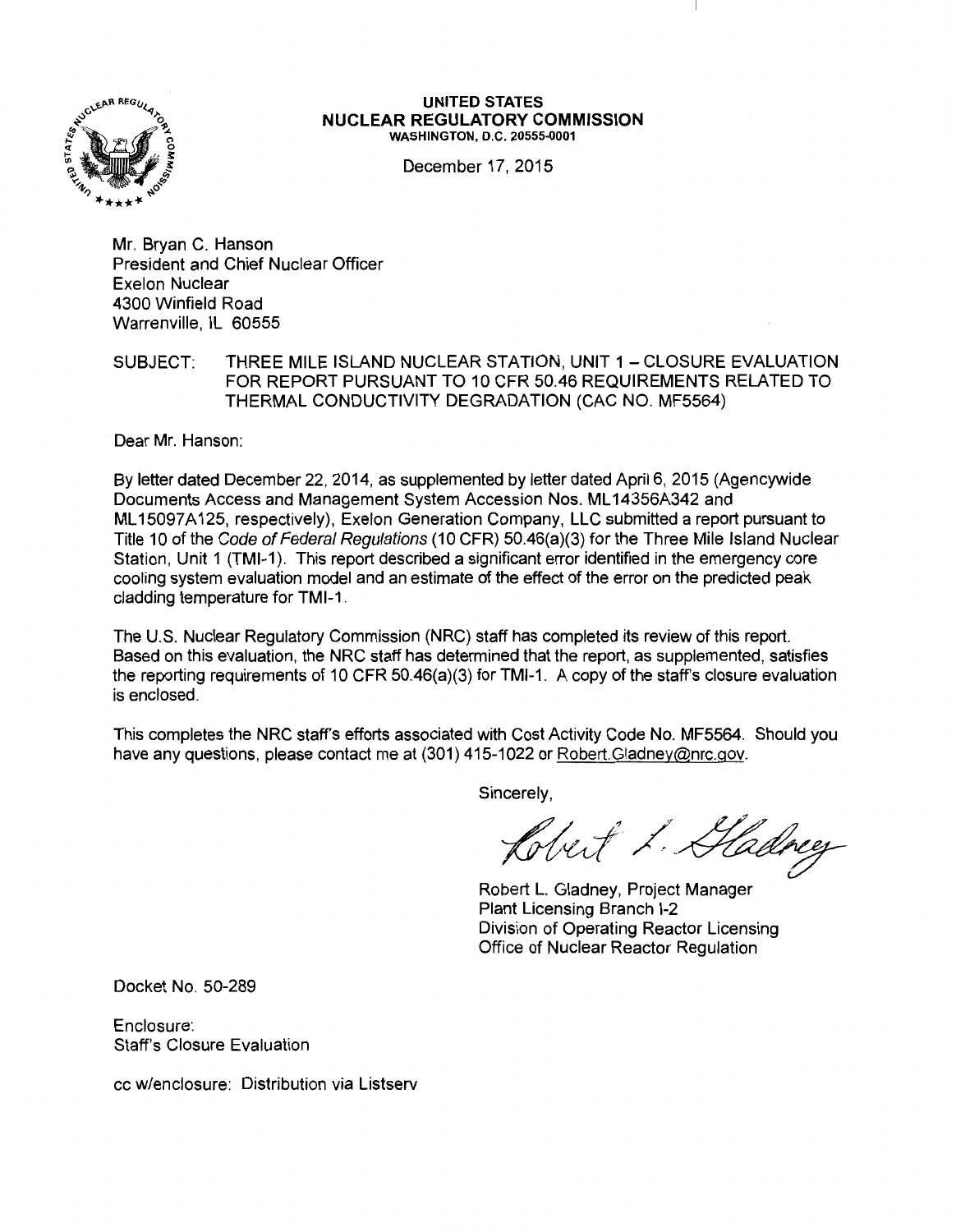

#### UNITED STATES NUCLEAR REGULATORY COMMISSION WASHINGTON, D.C. 20555-0001

# CLOSURE EVALUATION BY THE OFFICE OF NUCLEAR REACTOR REGULATION

# STAFF RELATED TO REPORT PURSUANT TO 10 CFR 50.46

# EXELON GENERATION COMPANY. LLC

# THREE MILE ISLAND NUCLEAR STATION. UNIT 1

# DOCKET NO. 50-289

# 1.0 INTRODUCTION

By letter dated December 22, 2014, as supplemented by letter dated April 6, 2015 (Agencywide Documents Access and Management System (ADAMS) Accession Nos. ML 14356A342 and ML 15097A125, respectively), Exelon Generation Company, LLC (Exelon, the licensee) submitted a report pursuant to Title 10 of the Code of Federal Regulations (10 CFR) 50.46(a)(3) for the Three Mile Island Nuclear Station, Unit 1 (TMI-1). This report described a significant error identified in the emergency core cooling system (ECCS) evaluation model (EM) and an estimate of the effect of the error on the predicted peak cladding temperature (PCT) for TMl-1.

The U.S. Nuclear Regulatory Commission (NRC) staff has completed its review of the report and determined, as discussed below, that the report, as supplemented, satisfies the reporting requirements of 10 CFR 50.46(a)(3) for TMl-1.

# 2.0 REGULATORY EVALUATION

# 2.1 Regulatory Requirements

Specific requirements with regard to ECCS for light-water nuclear power reactors are found in 10 CFR 50.46, "Acceptance criteria for emergency core cooling systems for light-water nuclear power reactors." Within this regulation, 10 CFR 50.46(a)(1 )(i) requires, in part, that, "ECCS cooling performance must be calculated in accordance with an acceptable evaluation model."

Paragraph (a)(3)(i) of 10 CFR 50.46 requires licensees to "estimate the effect of any change to or error in an acceptable evaluation model, or in the application of such a model, to determine if the change or error is significant." For the purposes of 10 CFR 50.46, a significant change or error is one that results in a calculated PCT difference of more than 50 degrees Fahrenheit (°F) "from the temperature calculated for the limiting transient using the last acceptable model, or is [an accumulation] of changes and errors such that the sum of the absolute magnitudes of the respective temperature changes is greater than 50 °F."

For each change to or error discovered in an acceptable EM, or in the application of such a model, 10 CFR 50.46(a)(3)(ii) requires the affected licensee to report the nature of the change

Enclosure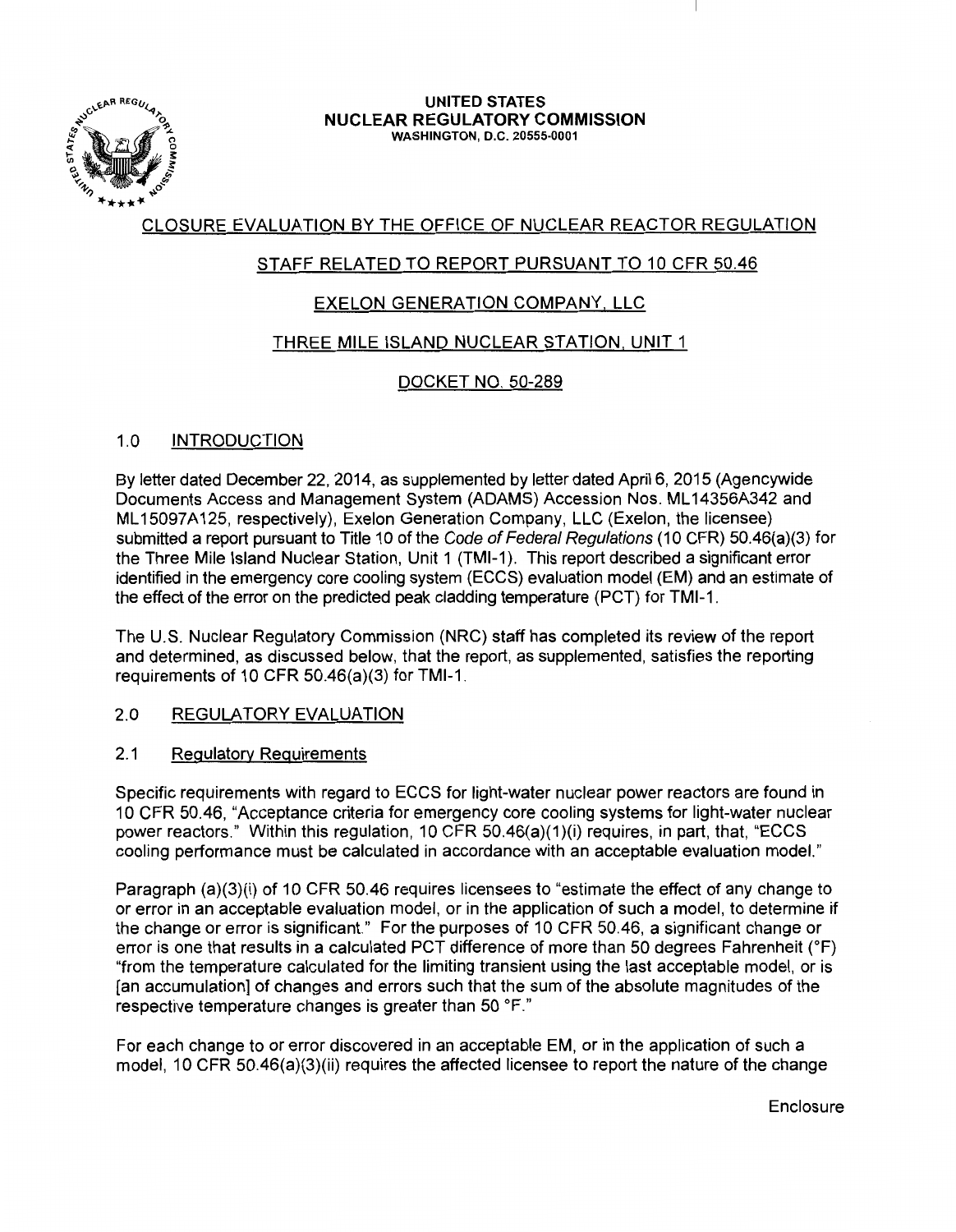or error and its estimated effect on the limiting ECCS analysis to the NRC at least annually. If the change or error is significant, the licensee is required to provide this report within 30 days. The report is to include "a proposed schedule for providing a reanalysis or taking other action as may be needed to show compliance with [10 CFR] 50.46 requirements."

Paragraph (b) of 10 CFR 50.46 provides the acceptance criteria for ECCS performance. In particular, 10 CFR 50.46(b)(1), "Peak cladding temperature," states, "The calculated maximum fuel element cladding temperature shall not exceed 2200° F."

#### 2.2 Background

The NRG-approved AREVA Inc. (AREVA) proprietary topical report BAW-10192P-A, "BWNT Loss-of-Coolant Accident Evaluation Model for Once-Through Steam Generator Plants" (hereinafter "BWNT LOCA EM"),<sup>1</sup> is the acceptable EM used to evaluate ECCS performance at TMl-1. In accordance with 10 CFR Part 21, "Reporting of Defects and Noncompliance," AREVA reported an error in its loss-of-coolant accident (LOCA) analysis for plants with a Babcock & Wilcox design, including TMl-1, by a letter to the NRC dated December 16, 2014 (ADAMS Accession No. ML 14351A308).

In its report, AREVA stated that the current fuel "thermal conductivity model does not adequately represent the change in conductivity with burnup for the fuel." This defect relates to the uranium fuel thermal conductivity models in the fuel thermal-mechanical codes TAC032 and GDTACO,<sup>3</sup> which are part of the BWNT LOCA EM. The defect resulted in an under-prediction of the large-break PCT at TMl-1. To compensate for the under-prediction of PCT, AREVA stated that each affected plant, including TMl-1, was advised to reduce fuel linear heat rate (LHR) by 2 kilowatts per foot (kW/ft).

Based on AREVA's notification, Exelon submitted its December 22, 2014, letter to notify the NRC that the defect constituted an error in the ECCS EM for TMl-1. The licensee's letter provided (1) a description of the nature of the error and its estimated effect on the PCT; (2) a summary of actions taken to ensure compliance with 10 CFR 50.46 requirements, including implementing the 2 kW/ft LHR reduction; and (3) a commitment that a large break LOCA (LBLOCA) reanalysis, accounting for the effects of thermal conductivity degradation (TCD), would be performed for TMl-1 by March 31, 2017. (This commitment was superseded by the commitment submitted in the April 6, 2015, letter, which is described in Section 3.2 of this evaluation.)

The December 22, 2014, letter stated that the TCD-related defect was estimated to cause the PCT at TMl-1 to increase 393 °F. The licensee's implementation of a 2 kW/ft LHR reduction was estimated to offset the TCD effect by reducing the PCT by 375 °F. Therefore, the predicted

<sup>1</sup>BAW-10192P-A describes the ECCS EM; however, the EM requires use of input from approved thermal-mechanical models. Plant-specific application is described in further detail in BAW-10179P-A, "Safety Criteria and Methodology for Acceptable Cycle Reload Analyses."

<sup>&</sup>lt;sup>2</sup> AREVA NP Licensing Topical Report BAW-10162P-A, "TACO3 - Fuel Pin Thermal Analysis Code."

<sup>&</sup>lt;sup>3</sup> AREVA NP Licensing Topical Report BAW-10184P-A, "GDTACO - Urania Gadolinia Fuel Pin Thermal Analysis Code."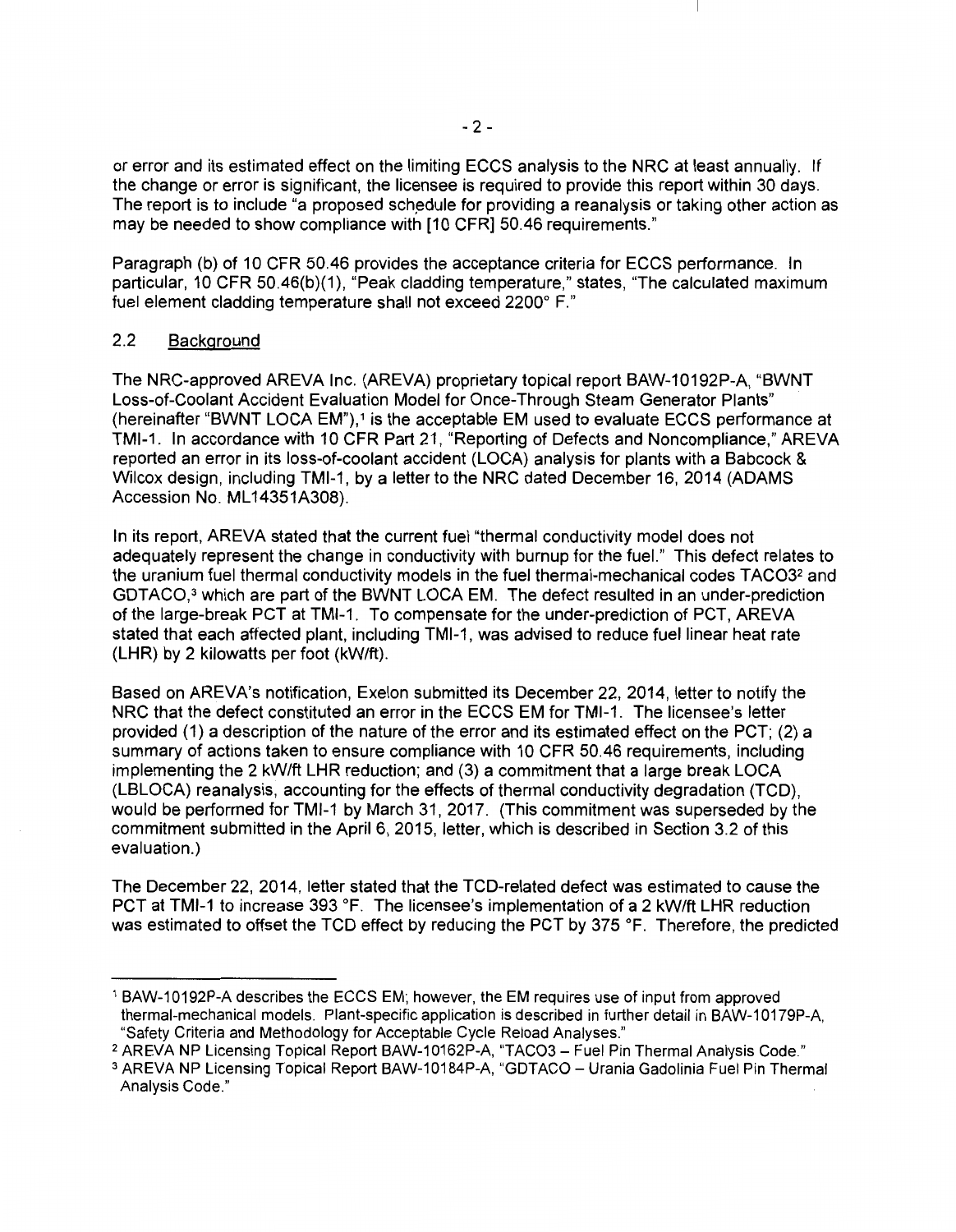PCT for TMl-1 increases from 1,890 °F to 1,908 °F, which remains less than the regulatory limit of 2200 °F.

### 2.3 Regulatory Commitment

The licensee provided the following commitment in its December 22, 2014, letter.

Exelon will perform a full LBLOCA reanalysis for TMI Unit 1 by March 31, 2017. The effects of fuel pellet thermal conductivity degradation will be accounted for by use of a fuel temperature uncertainty adjustment factor based on COPERNIC2.

However, in its April 6, 2015, letter, the licensee provided the following new commitment, which supersedes its December 22, 2014, commitment:

The full LBLOCA reanalysis will be completed within 21 months following NRC issuance of the final Safety Evaluation Report (SER) for BAW-10179 Revision 9, which incorporates by reference the supplement to BAW-10192P-A Revision 0.

Therefore, in its April 6, 2015, letter, the licensee committed to completing this reanalysis within 21 months following NRC issuance of a final SER, approving BAW-10179, Revision 9, for use.

The NRC staff determined that this commitment revision is acceptable as it does not affect the outcome of the NRC staff's review or the licensee's compliance with the regulations.

### 3.0 TECHNICAL EVALUATION

### 3.1 Use of an Acceptable Evaluation Model for Reanalysis

The December 22, 2014, letter indicated that Exelon would complete a full LBLOCA reanalysis incorporating the effects of TCD by March 31, 2017. This commitment was superseded by a commitment in the April 6, 2015, letter that indicated that the reanalysis will be completed "within 21 months following NRC issuance of the final Safety Evaluation Report (SER) for BAW-10179, Revision 9, which incorporates by reference the supplement to BAW-10192P-A, Revision O." Section 4.3.2.3 of the BWNT LOCA EM requires licensees to use NRG-approved fuel thermal-mechanical models to be consistent with the topical report. The fuel temperature uncertainty values used in TAC03 and GDTACO are specified in the NRG-approved fuel performance methodology documented in BAW-10162P-A and BAW-10184P-A. The AREVA report identified that these uncertainty values need to be modified in order to account for TCD.

In its April 6, 2015, letter, the licensee stated that AREVA will develop a supplement to its BWNT LOCA EM and submit it for NRC review and approval.<sup>4</sup> The licensee stated that the supplement will describe the modifications to the BWNT LOCA EM necessary for correction of the TCD issue. Based on this information, the NRC staff determined that the licensee has

<sup>4</sup>By letter dated November 25, 2015 (ADAMS Accession No. ML 15337 A242), AREVA submitted Request for Review and Approval of BAW-10192PA-OO, Supplement 1, Revision 0, "BWNT LOCA BWNT Loss-of-Coolant Accident Evaluation Model for Once-Through Steam Generator Plants."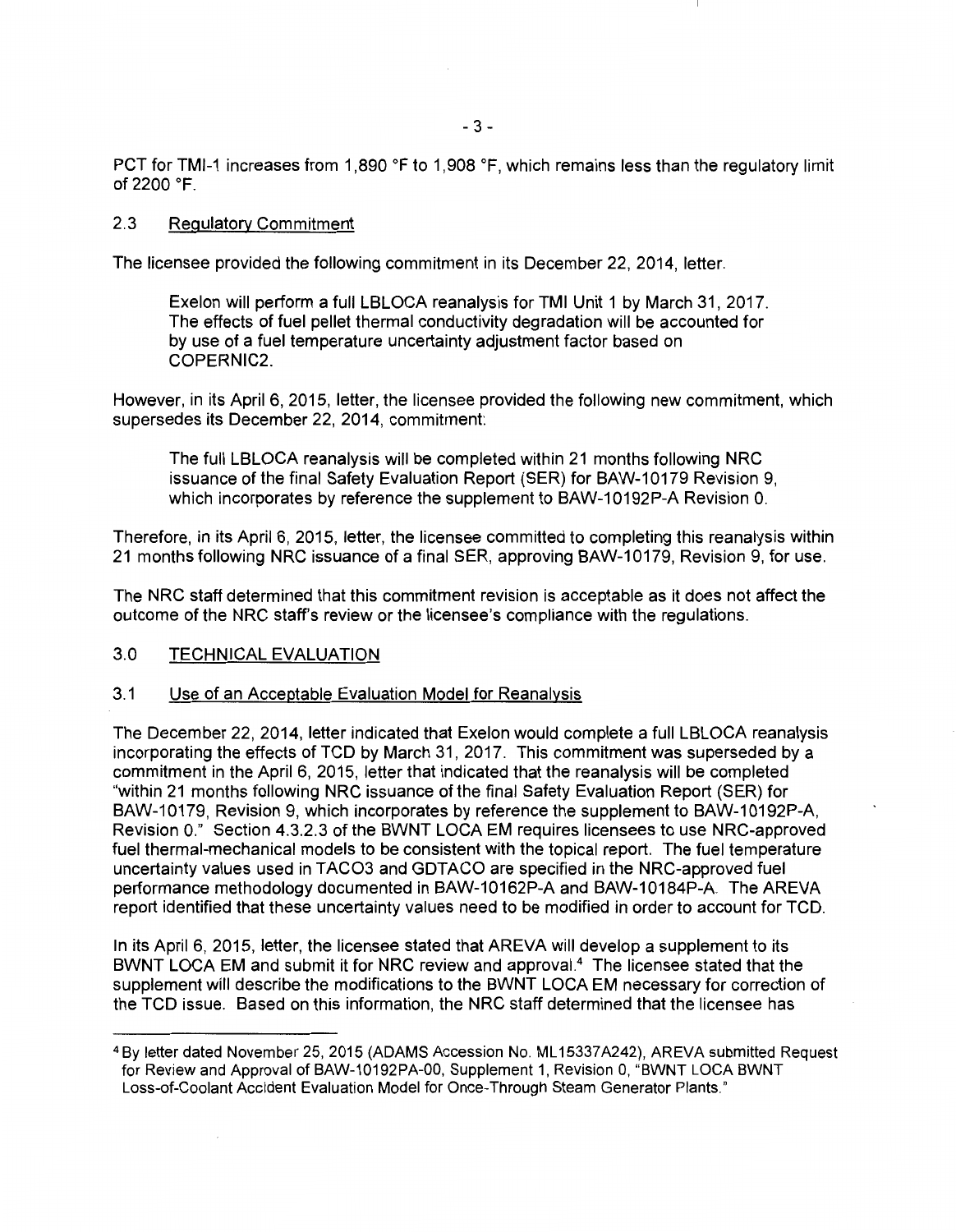adequately described how it will ensure that ECCS cooling performance is calculated using an acceptable EM.

### 3.2 Adequacy of Reanalysis Scope

As discussed above, the licensee stated that the TCD-related model changes will be incorporated as a supplement to the BWNT LOCA EM. The December 22, 2014, letter states that, "the reanalysis will address the significant EM error corrections to cover [in addition to the TCD-related error correction] the ECCS bypass error correction and column weldment modeling changes." Based on the magnitude of the estimated effect of a TCD correction on the TMl-1 ECCS evaluation, in addition to these additional, significant model changes and error corrections, the NRC staff determined that these model revisions would significantly change the predicted ECCS performance for TMl-1.

Regarding the evaluation of ECCS performance, 10 CFR 50.46(a)(1 )(i) states, in part, that ECCS cooling performance "must be calculated for a number of postulated loss-of-coolant accidents of different sizes, locations, and other properties sufficient to provide assurance that the most severe postulated loss-of-coolant accidents are calculated." In its April 6, 2015, letter, the licensee stated:

The revised LBLOCA analyses will include a review of the current LBLOCA analyses to determine if the conclusion of the previous evaluation of a spectrum of break sizes, locations, and other properties is sufficient to verify the selection of the most severe hypothetical case. If the review determines that additional calculations are required to select the most severe hypothetical case, then the additional calculations will be performed.

Based on NRC staff experience, various issues associated with an ECCS evaluation may be addressed using an evaluation of a spectrum of break sizes, locations, and other properties, and this evaluation may be performed on a more general, simplified basis. Once a set of generally limiting properties is identified, a more detailed, plant-specific analysis identifies the exact limiting properties and determines the results for comparison against the 10 CFR 50.46(b) acceptance criteria. The licensee's statement above is consistent with this practice. Based on the discussion above, the staff determined that the licensee adequately described how it will provide assurance that the most severe postulated LOCAs are calculated.

### 3.3 Technical Specification (TS) Impacts

The TMl-1 TS 6.9.5.2 requires, in part:

The analytical methods used to determine the core operating limits addressed by the individual Technical Specifications shall be those previously reviewed and approved by the NRC for use at TMl-1, specifically:

(1) BAW-10179 P-A, "Safety [Criteria]5 and Methodology for Acceptable Cycle Reload Analyses." The current revision level shall be specified in the COLR.

<sup>5</sup> Note that the word, "criteria," appears to be omitted from the TS core operating limit report reference.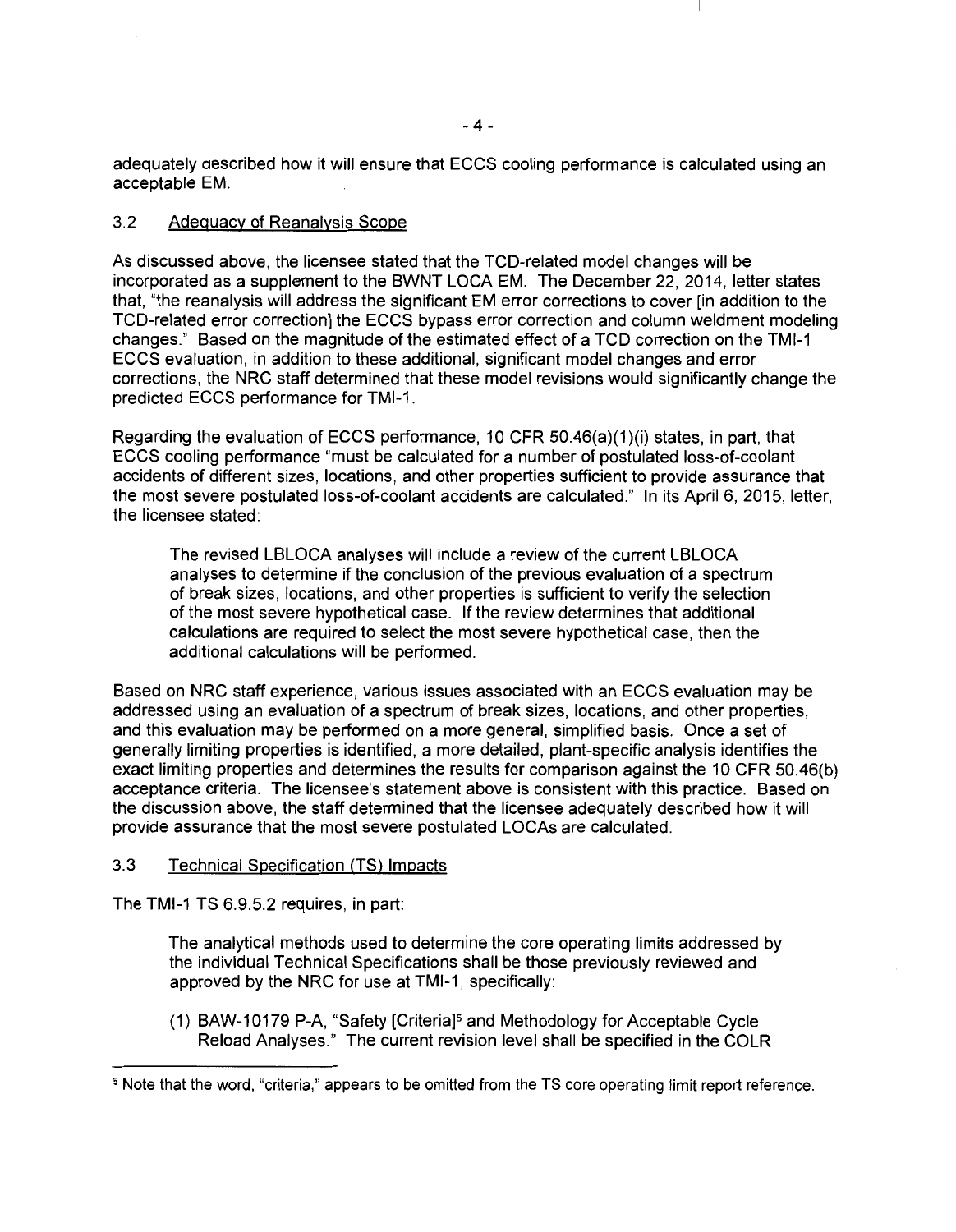The BWNT LOCA EM is incorporated into BAW-10179P-A by reference. In a letter dated March 8, 2015 (ADAMS Accession No. ML 15020A737), the NRC staff noted that the application of TCD-corrected fuel temperature uncertainties to TAC03 and GDTACO may be inconsistent with Section 9.2.3, "Steady-State Fuel Data Input to LOCA EMs," of BAW-10179P-A. In its April 6, 2015, letter, the licensee stated that AREVA would also revise BAW-10179P-A to incorporate a reference to the BWNT LOCA EM supplement, and this revision would be submitted to the NRC for review and approval. The licensee stated that it will notify the NRC when the reanalysis is complete. Based on the discussion above, the NRC staff determined that the licensee has adequately described how it will comply with TS 6.9.5.2 with the application of the BWNT LOCA EM supplement.

# 4.0 CONCLUSION

Based on its review, the NRC staff concluded that Exelon's report, as supplemented, satisfies the reporting requirements of 10 CFR 50.46(a)(3). The report described the nature of the TCD-related error and provided its estimated effect on the PCT for the limiting ECCS evaluation. The report also indicated that the licensee took action to reduce LHR limits to compensate for the effect of TCD and showed that the predicted PCT would remain below 2200 °F. The report, as supplemented, included a proposed schedule for performing reanalysis and taking other actions, as needed, to comply with 10 CFR 50.46 requirements.

Principal Contributors: B. Parks J. Whitman R. Gladney

Date: December 17, 2015